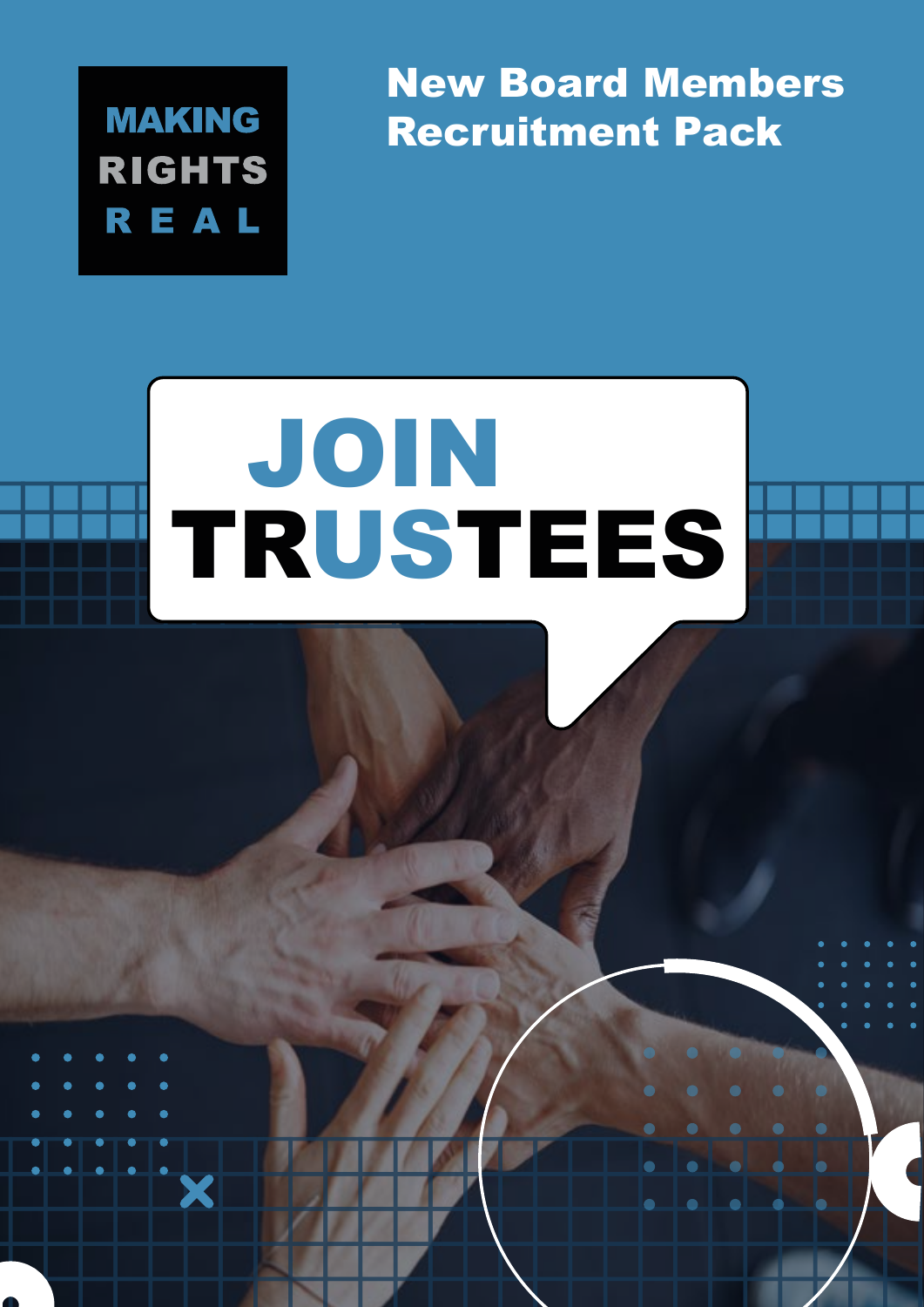**MAKING** RIGHTS REAL

Acting together to advance human rights in Scotland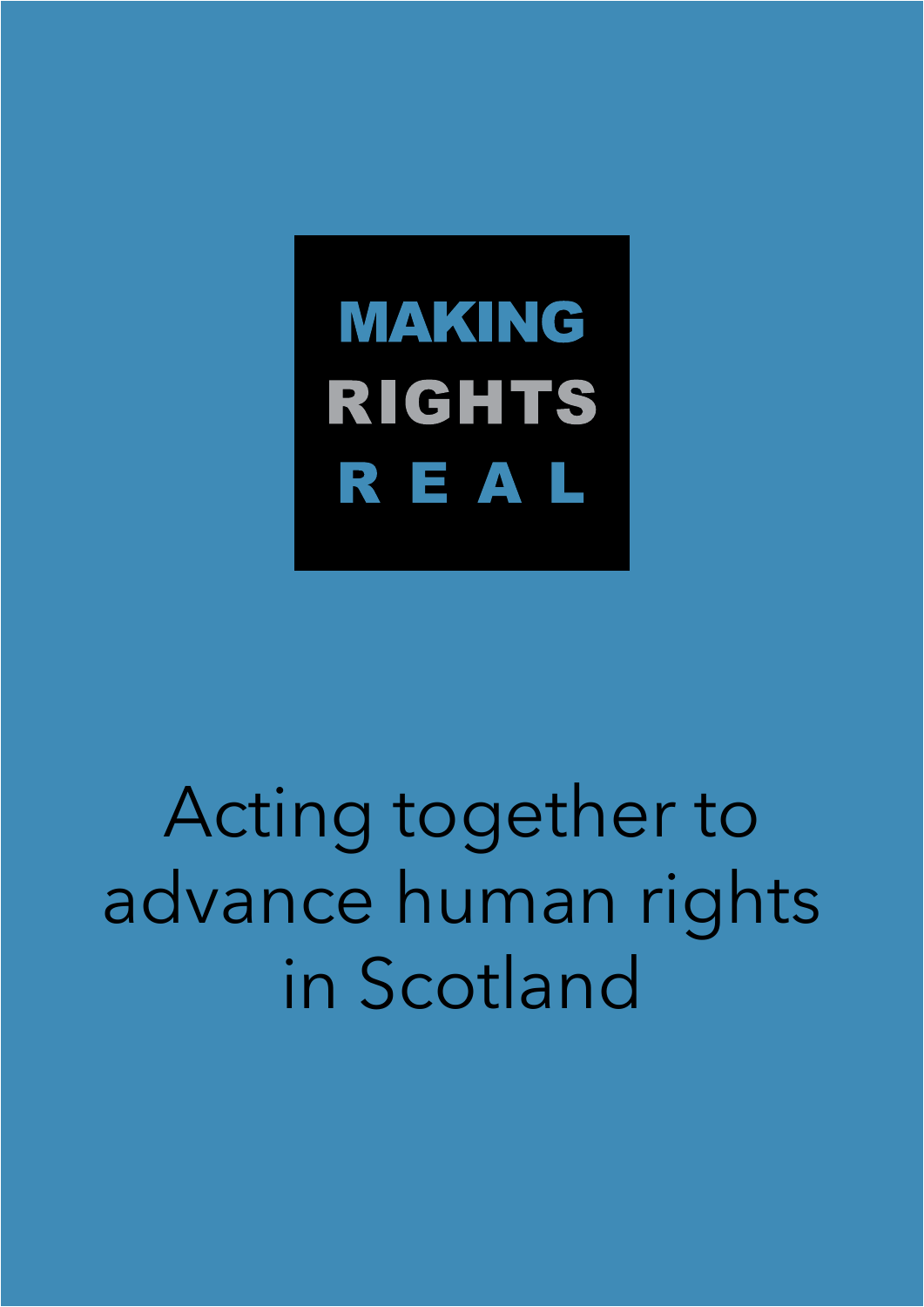# Who we are

Making Rights Real is a new human rights organisation in Scotland that works with communities and grassroots activists to deliver human rights for everyone. We launched in 2020 and thanks to funding from Corra Foundation and Joseph Rowntree Charitable Trust, appointed our first Director and Associate to lead setting up the organisation and developing initiatives with community groups. We are keen to extend our board.

We have set up Making Rights Real to be a kind, fun and useful organisation.

**Our Values** are based on core human rights values of dignity and respect, all our work is underpinned by the principles of a human rights based approach.

#### We are known for:

- Our commitment to the meaningful and inclusive participation of people who most need change, using a friendly and accessible approach.
- Our fearlessness and ambition for practical and impactful change, by holding power to account.
- Using our skills and expertise at the service of people who most need change.

We are looking for new Board members who will help us shape the organisation and decide how we should invest our time. We are also looking for someone who loves numbers and finance to join as our Treasurer.

We would particularly value people with expertise in one or more of the following areas:

- Living with human rights concerns
- Experience of accessing justice for issues you have experienced
- Digital services and strategy
- Media relations and communications
- Fundraising strategies
- Accounts and budgets

More than anything though, it is your enthusiasm and commitment to social justice and human rights that we need.

The role of Trustee / Board Member may be carried out online or in person.

Please complete our [application form](https://forms.gle/iWzLGASMUj7sTEfo9) if you would like to join our Board as a general Trustee or our Treasurer. Applications are open to **5pm on Wednesday 15 June 2022** 

We are hosting an informal online information session on **Monday 6 June 2022 at 6pm-7pm**  to meet some of our current Board members and find out more about the role. Please email info@makingrightsreal.org.uk to book a place.

For an informal discussion about being a Trustee please contact Jo Ferrie, Chair: [jo.ferrie@glasgow.ac.uk](mailto:jo.ferrie@glasgow.ac.uk)

#### We look forward to hearing from you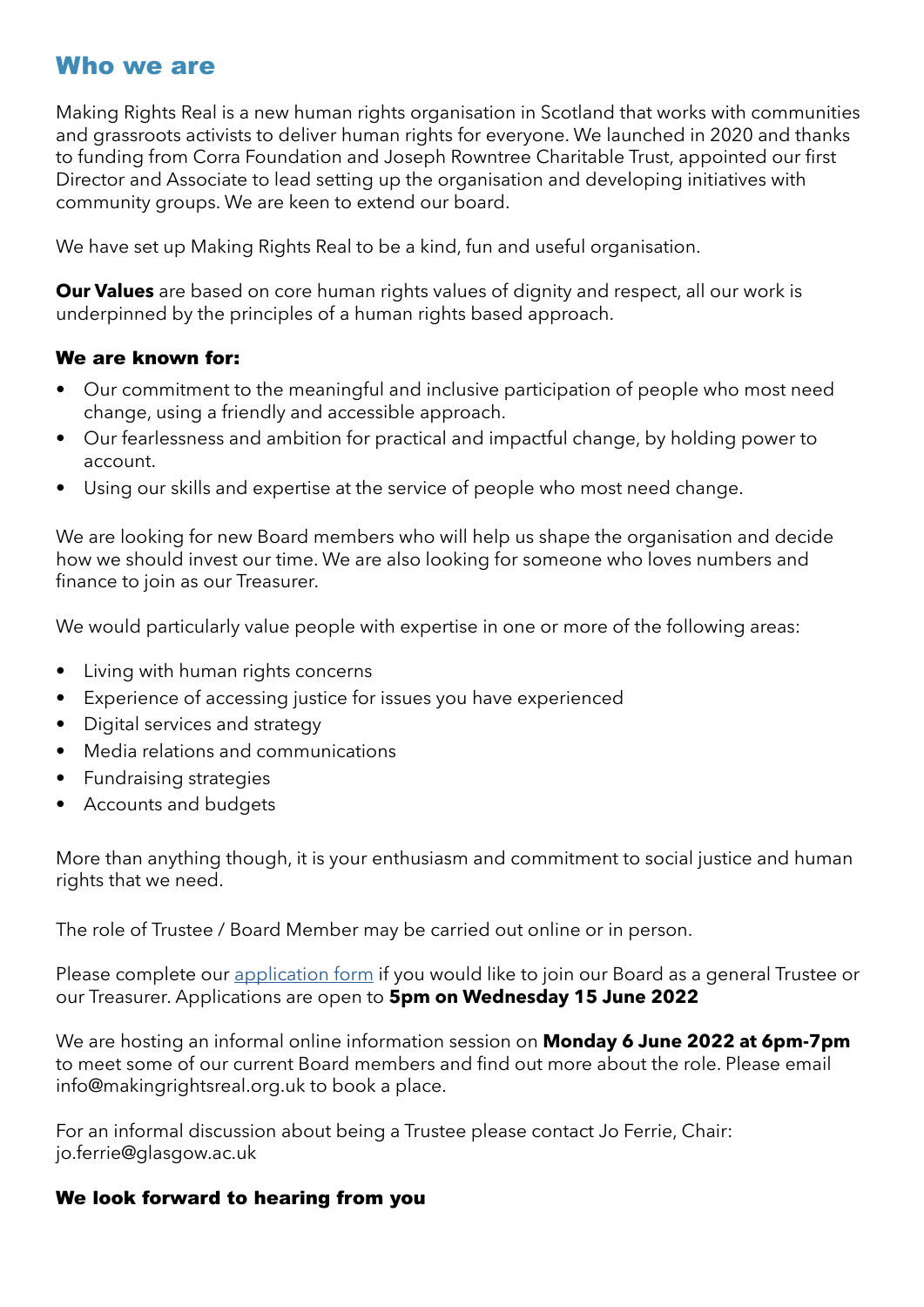# Trustees Roles and Responsibilities

Members of the Board are Trustees of the charity. Board meetings take place every two months, they generally last around 1.5 – 2 hours. Trustees receive Board papers at least 1 week prior to the meeting. Collectively the Board is responsible for the leadership, strategic direction, and governance of Making Rights Real, ensuring the organisation meets its purpose and is accountable and transparent in its activities.

## Main roles and responsibilities

#### Strategy

- Ensure our activities deliver our stated charitable purpose.
- Ensure we have a clear and sustainable vision and strategy, while remaining focussed on achieving our outcomes
- Work with us to ensure our purpose, work and outcomes keep to our values and constitution

#### Regulation and compliance

- Ensure we meet our regulatory and legal requirements.
- Ensure we manage risks to the organisation through effective and proportionate risk management and regular discussion.
- Inform people about Making Rights Real.

#### Financial

- Ensure we have good financial and management controls in place.
- Approve our annual budget, while continuing to plan for the future.

#### Accountability

- Act in the interest of Making Rights Real with due care and diligence.
- Hold the senior management of Making Rights Real to account for the organisations' performance, supporting and guiding as appropriate.

Reference: [OSCR – Guide for Charity Trustees OSCR](https://www.oscr.org.uk/media/3837/easy-read-v4.pdf)  [OSCR - Guidance and Good Practice for Charity Trustees](https://www.oscr.org.uk/media/3621/v10_guidance-and-good-practice-for-charity-trustees.pdf)  Charity Number: SC050342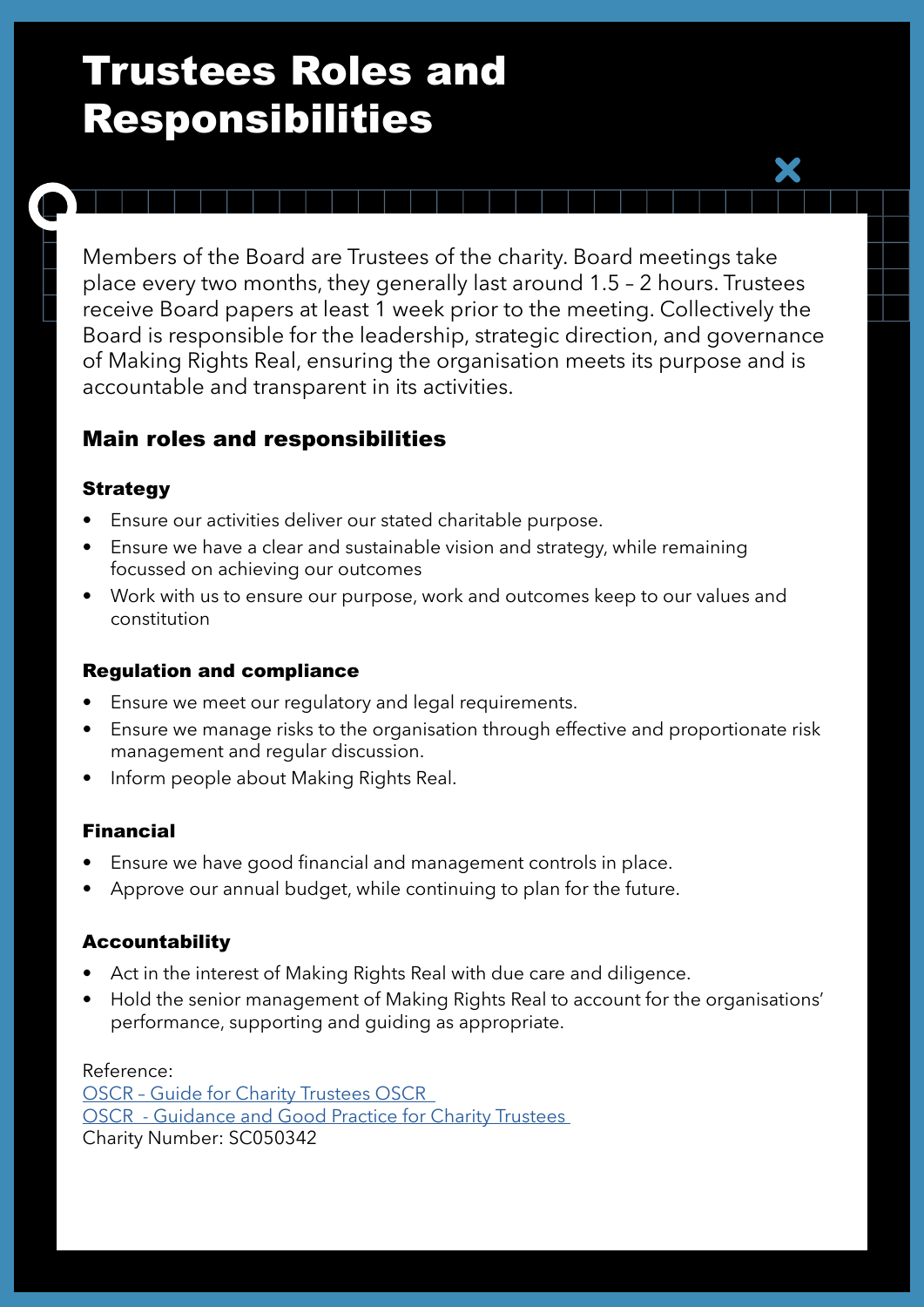# Treasurer Roles and Responsibilities

 viability and that proper financial records and procedures are maintained. The Treasurer oversees the financial affairs of the organisation, ensuring its The Treasurer makes sure that the committee receives reports containing the information needed in an 'easy to understand' format.

# Main roles and responsibilities

## Financial Oversight and Reporting

- Preparing and presenting monthly financial reports to the Board on regular basis
- Reporting annual finance report to the Annual General Meeting
- Keeping the Board aware of its financial responsibilities
- Ensuring that the organisation's accounts are prepared in a suitable format
- Ensuring that the accounts and financial systems are audited/examined as required by law
- Liaising with the independent examiners/auditors

#### Leadership and Communication

- Working with the Finance Sub Group to prepare and monitor budgets, cash flow, financial forecasts
- Leading on finance for funding applications
- Liaising with accountant, staff and volunteers about financial matters

## Financial Strategy

• Ensure that the organisation has an appropriate investment and fundraising strategy

In addition to the qualities needed by all committee members, the Treasurer should also possess the following:

- Financial experience and business planning skills
- Experience of organisation finance and fundraising

Reference: [OSCR – Guide for Charity Trustees](https://www.oscr.org.uk/media/3837/easy-read-v4.pdf)  [OSCR - Guidance and Good Practice for Charity Trustees](https://www.oscr.org.uk/media/3621/v10_guidance-and-good-practice-for-charity-trustees.pdf)  Charity Number: SC050342